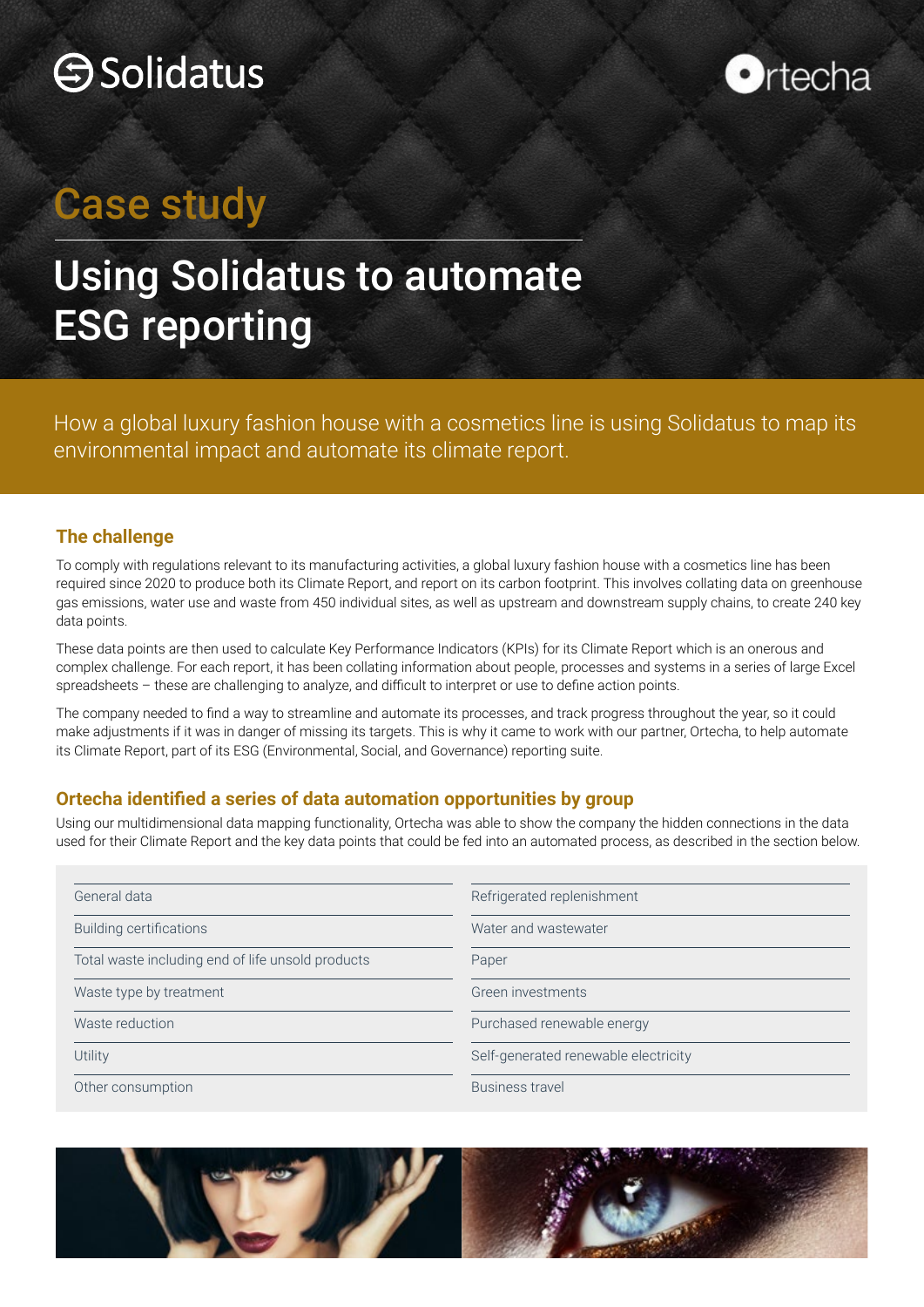# $\bigcirc$  Solidatus

### **Key benefits**

Simple to implement, interpret and extend, Solidatus is an intuitive and innovative metadata management solution. By building a living blueprint of your organization's data within our software, you can develop and tailor systems that are compliant by design, simplifying the adherence to regulations through a smart, dynamic process.

Using our software, Ortecha did a clear analysis of the company's Climate Report data. Explained in more detail in the section below, this resulted in:

- The automation of key data points.
- Increased frequency of the Climate Report publication.
- Improved efficiency of the report production.
- Reduced risk of missing a target and the associated reputational damage.
- A road map for implementing improvements.

Repeating the analysis for the company's other reporting challenges presents further opportunities for consolidation and automation.

### **How Ortecha used the Solidatus solution to address the client's challenge**

Ortecha used our powerful data lineage functionality to structure and explore the contents of the company's many Excel spreadsheets. They created a Solidatus model with six layers, connecting each Climate Report KPI with the applications and data sources used to supply the information. Once key data points were defined, they were input into a calculation tool, with data flowing from its source either automatically or manually. The calculated output data was then fed into the final report.

At the points where data was manually input into the calculation tool, Ortecha identified applications that were able to capture the information and then automatically send the data into the calculation tool, resulting in the automation of those data points.



Using this model, they were able to show – for each KPI – the sources of data by application and the number of regions using each source. Once authoritative sources had been confirmed, Ortecha could show which regions needed to adopt data from an authoritative source and reduce the overall number of applications needed.

|                    | Site Type by Country    |       | Systems                                                                     |                  | Climate Report                                              |              |  |
|--------------------|-------------------------|-------|-----------------------------------------------------------------------------|------------------|-------------------------------------------------------------|--------------|--|
| $2.5$ ck           |                         | 4(49) |                                                                             |                  | Report Data Points                                          |              |  |
| <b>主</b> Export    | - Region<br>· EUROPE    | 1(9)  | Applications<br>3(11)<br>· Local Boutique Management Applic 1(2)            | peo <sup>-</sup> | · OPERATIONS                                                | 1(9)<br>1(8) |  |
| $\angle$ Rules     | · Ukraine               |       | . How many months has the site been                                         |                  | · General Data                                              | 1(7)         |  |
| <b>T</b> Filters   | $= APAC$<br>South Korea | 2(18) | [Region][EUROPE][Ukraine]<br>· Global Site Management Application 1(4)      |                  | · Site characteristics<br>. How many months has the site be | 1 (6)        |  |
| <b>III</b> Reports | > Thailand              |       | . How many months has the site been                                         |                  | [Region][EUROPE][Ukraine]                                   |              |  |
| <b>Ed</b> Views    | $+ UK$                  | 1 (9) | [Region][USA][USA]                                                          |                  | [Region][USA][USA]                                          |              |  |
| <b>C</b> Options   | · Brazil<br>» USA       | 8(9)  | [Region][UK][Brazil] Honce (Flonnin.)<br>[Region](APAC)[Thailand]<br>Financ |                  | [Region][UK][Brazil]<br>[Region][APAC][Thailand]            |              |  |
| [] Expand all      |                         |       | · Finance Application<br>. How many months has the site been                |                  | [Region][APAC][Korea]                                       |              |  |

Ortecha tagged transitions between layers of the model to show automated and manual data flows. This allowed the identification of the applications and regions with the largest number of manual data flows so that their automation could be prioritized.

| <b>Solidatus</b>                                     |                      |                                                              |         |                                                                                                                                                                                    |                                                    |                | Home ? Help * * Graph * Login Da                                                                                                                      |  |
|------------------------------------------------------|----------------------|--------------------------------------------------------------|---------|------------------------------------------------------------------------------------------------------------------------------------------------------------------------------------|----------------------------------------------------|----------------|-------------------------------------------------------------------------------------------------------------------------------------------------------|--|
|                                                      | Site Type by Country |                                                              | Systems |                                                                                                                                                                                    | Load Method                                        | Climate Report |                                                                                                                                                       |  |
| $I$ Eck<br><b>主</b> Export<br>$I$ Rules<br>T Filters |                      | - Region<br>2400<br>$+ 1010$<br>1.95<br>$+058^\circ$<br>8.00 | $\sim$  | Application to be confirmed 199<br>* Waste reduction.<br>lead of IT (hashi<br>[Report[APAC][Au<br>Sentor Supply Ons.,<br>[Region@APAC][Au<br>[Report(APAC)[Au Carporate Englists]] | - Excel Upload<br><b>Ball</b><br>· Waste reduction |                | - Report Data Points<br>10.01<br>· OPERATIONS<br>* Energy<br>· Electricity consumption<br>· Renewable electricity produced int<br>(Region)[LISA][USA] |  |
| <b>B</b> Reports<br><b>Ed</b> Views                  |                      |                                                              |         |                                                                                                                                                                                    |                                                    |                | · Waste<br>. Waste reduction<br>Region(EAFAC)(Australia & New Ze<br>(Region)[APAC][Australia & New Ze., O                                             |  |

Oretcha also used a filter to show KPIs for which no data was being sourced, or where data was being manually maintained outside official applications (for example, a paper invoice in a filing cabinet). They could then compile a list of requirements for data sourcing.